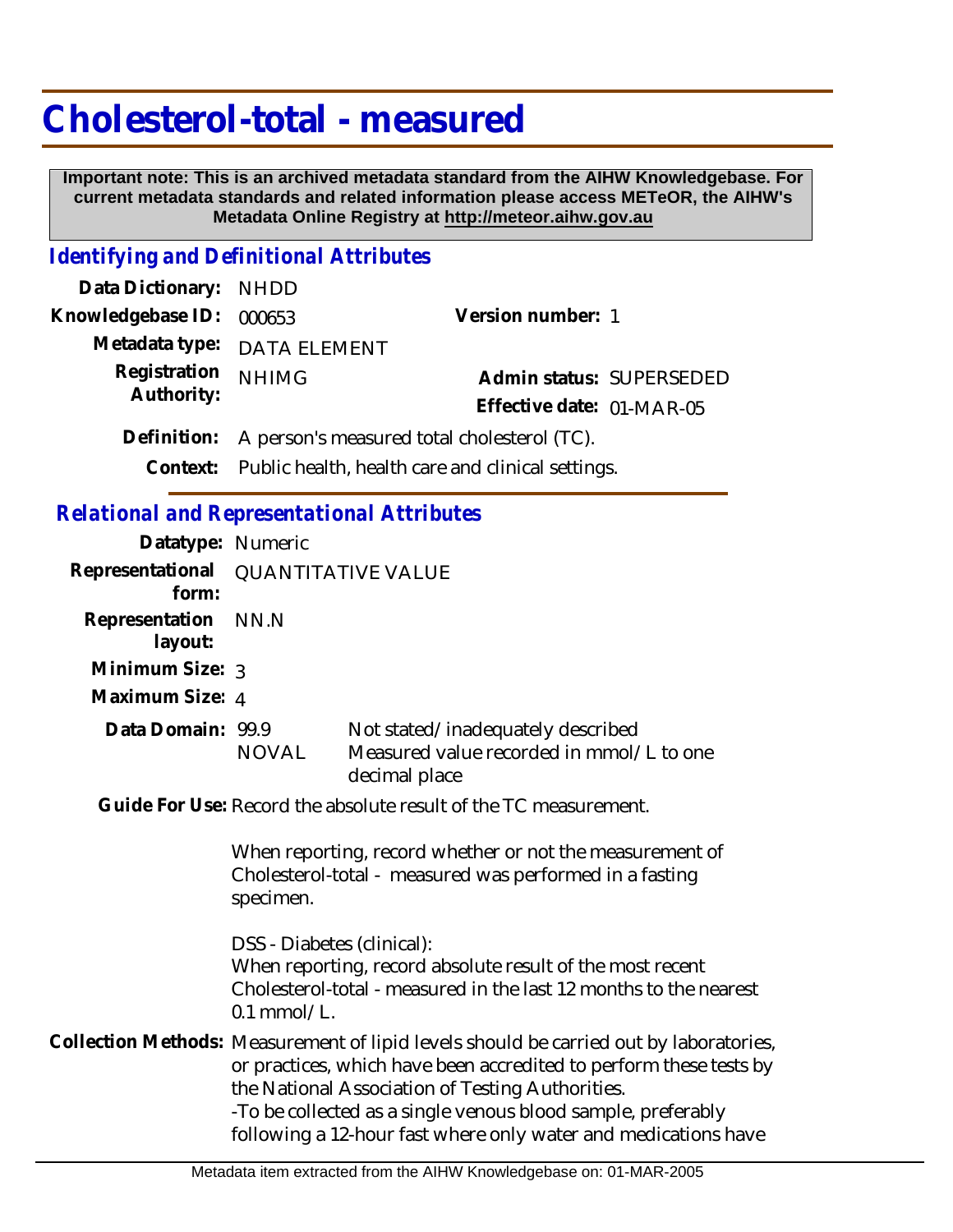been consumed. -Prolonged tourniquet use can artefactually increase levels by up to 20%.

Related metadata: is used in conjunction with Service contact date version 1 relates to the data element Cholesterol-HDL - measured version 1 is used in the calculation of Cholesterol-LDL calculated version 1 relates to the data element Triglycerides - measured version 1 relates to the data element Dyslipidaemia - treatment version 1 is used in conjunction with Fasting status version 1

## *Administrative Attributes*

Source Document: National Heart Foundation of Australia and the Cardiac Society of Australia and New Zealand, Lipid Management Guidelines - 2001, MJA 2001; 175: S57-S88

> National Health Priority Areas Report: Cardiovascular Health 1998. AIHW Cat. No. PHE 9. HEALTH and AIHW, Canberra.

The Royal College of Pathologists of Australasia web based Manual of Use and Interpretation of Pathology Tests

**Source Organisation:** CV-Data Working Group

Comments: In settings where the monitoring of a person's health is ongoing and where a measure can change over time (such as general practice), the service contact date should be recorded.

> High blood cholesterol is a key factor in heart, stroke and vascular disease, especially coronary heart disease.

Poor nutrition can be a contributing factor to heart, stroke and vascular disease as a population's level of saturated fat intake is the prime determinant of its level of blood cholesterol.

DSS - Cardiovascular disease (clinical):

Scientific studies have shown a continuous relationship between lipid levels and coronary heart disease and overwhelming evidence that lipid lowering interventions reduce coronary heart disease progression, morbidity and mortality. Studies show a positive relationship between an individual's total blood cholesterol level and risk of coronary heart disease as well as death (Kannel & Gordon 1970; Pocock et al. 1989).

Many studies have demonstrated the significance of blood cholesterol components as risk factors for heart, stroke and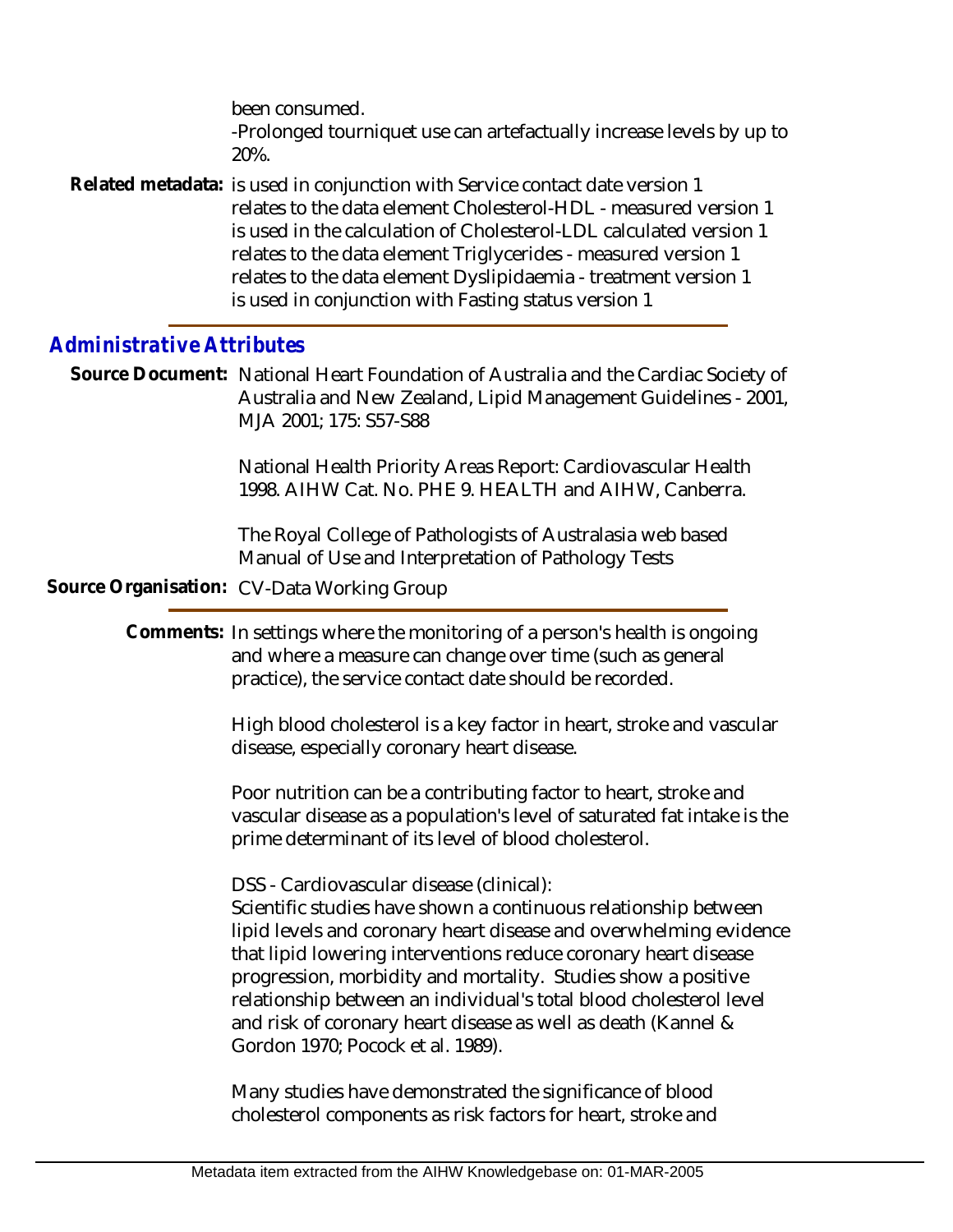vascular disease.

Several generalisations can be made from these cholesterol lowering trials:

-That the results of the intervention trials are consistent with the prospective population studies in which (excluding possible regression dilution bias) a 1.0 mmol/L reduction in plasma total cholesterol translates into an approximate 20% reduction in the risk of future coronary events.

-It should be emphasised, however, that this conclusion does not necessarily apply beyond the range of cholesterol levels which have been tested in these studies, and

-That the benefits of cholesterol lowering are apparent in people with and without coronary artery disease.

There is high level evidence that in patients with existing coronary heart disease, lipid intervention therapy reduces the risk of subsequent stroke.

DSS - Diabetes (clinical):

The risk of coronary and other macrovascular disorders is 2-5 times higher in people with diabetes than in non-diabetic subjects and increases in parallel with the degree of dyslipidaemia.

Following Principles of Care and Guidelines for the Clinical Management of Diabetes Mellitus, the targets for lipids management are:

-To reduce total Cholesterols to less than 5.5 mmol/L

-To reduce triglyceride levels to less than 2.0 mmol/L

-To increase high density lipoprotein Cholesterols to more than or equal to 1.0 mmol/L.

If pre-existing cardiovascular disease (bypass surgery or myocardial infarction), total cholesterol should be less than 4.5 mmol/L.

Large clinical trials have shown that people at highest risk of cardiovascular events (e.g. pre-existing ischaemic heart disease) will derive the greatest benefit from lipid lowering drugs. For this group of patients, the optimum threshold plasma lipid concentration for drug treatment is still a matter of research. In May 1999 the PBS threshold total cholesterol concentration, for subsidy of drug treatment, was reduced from 5.5 to 4.0 mmol/L. (Australian Medical Handbook).